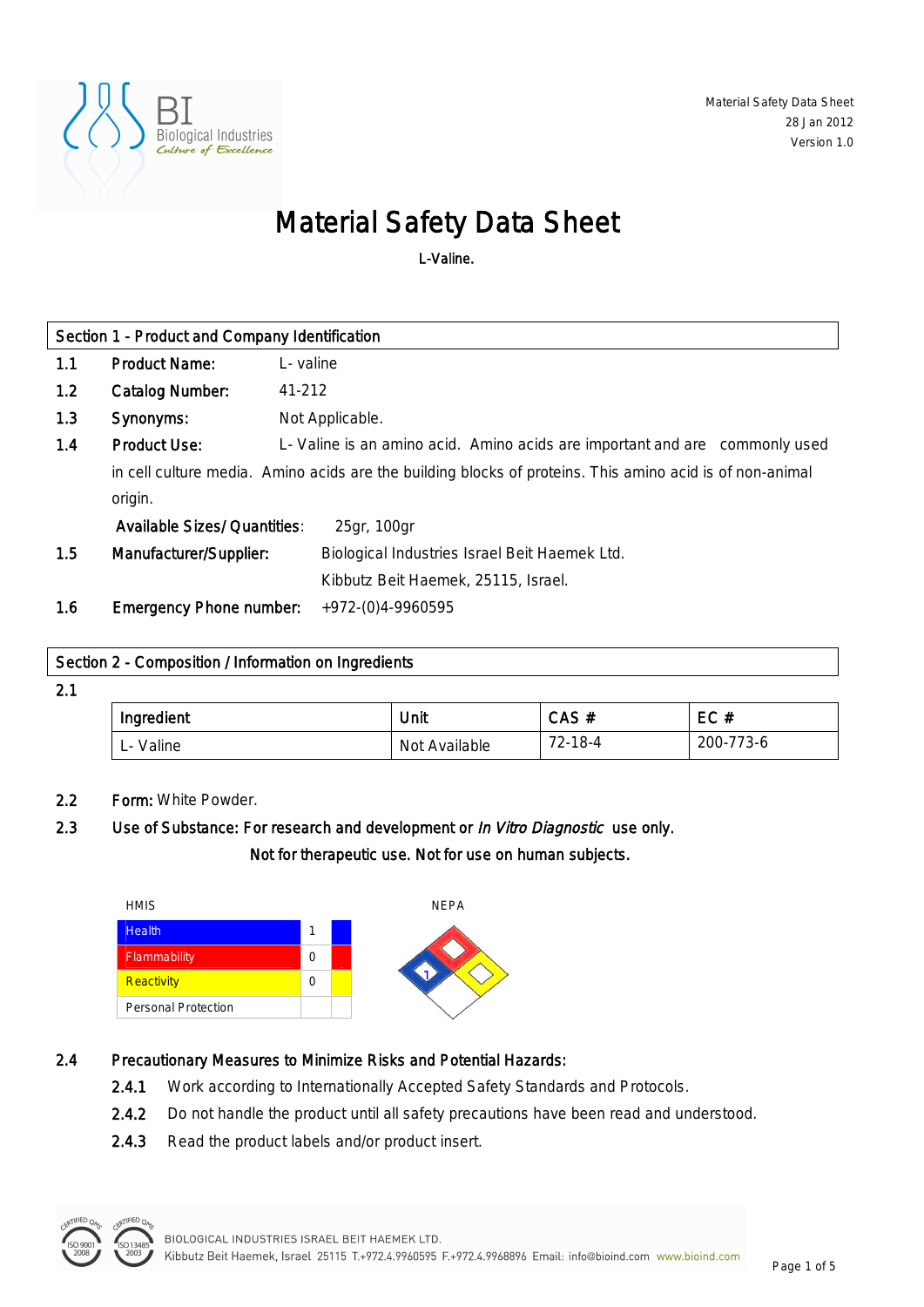- 2.4.4 Do the necessary Personal Protection Equipment as required before coming in to contact with the product.
- 2.4.5 Keep away from heat/hot surfaces/sparks/open flames. No Smoking.
- 2.4.6 Use explosion-proof electrical/lighting/ventilation equipment.
- 2.4.7 Use only in well-ventilated areas.
- 2.4.8 Dispose of any chemical residues, spills or accompanying waste properly.
- 2.4.9 Contaminated equipment disposal as per protocols.
- 2.4.10 Wash hands thoroughly after handling.

|     | Section 3 - Hazards Identification      |                                                                           |  |
|-----|-----------------------------------------|---------------------------------------------------------------------------|--|
| 3.1 | <b>Emergency Overview:</b>              | This product may be a potential irritant to eyes, respiratory system, and |  |
|     |                                         | skin. This product may also be harmful if ingested. Complete              |  |
|     |                                         | toxicological properties have yet to be determined.                       |  |
| 3.2 | <b>Routes of Exposure:</b>              | Absorbed through skin, eye contact, inhalation, and ingestion.            |  |
| 3.3 | <b>Potential Health Effects:</b>        |                                                                           |  |
|     | 3.3.1 Eye:                              | May cause eye irritation.                                                 |  |
|     | 3.3.2 Skin:                             | May cause skin irritation.                                                |  |
|     | 3.3.3 Inhalation:                       | May be harmful if inhaled. Material may be irritating to mucous           |  |
|     |                                         | membranes and upper respiratory tract.                                    |  |
|     | 3.3.4 Ingestion:                        | May be harmful if swallowed.                                              |  |
| 3.4 | <b>Chronic Effects/Carcinogenicity:</b> | Not Available.                                                            |  |
| 3.5 | <b>OSHA Regulatory Status:</b>          | Not Available.                                                            |  |

#### Section 4 - First Aid Measures

| 4.1 | Eyes:                   | In case of contact with eyes, flush thoroughly with water. Contact      |
|-----|-------------------------|-------------------------------------------------------------------------|
|     |                         | physician.                                                              |
| 4.2 | Skin:                   | In case of contact with skin, wash the affected area with copious       |
|     |                         | amounts of water. Contact a physician.                                  |
| 4.3 | Ingestion:              | If swallowed, wash out mouth with water provided person is conscious.   |
|     |                         | Contact physician.                                                      |
| 4.4 | Inhalation:             | If inhaled, remove person to fresh air. If breathing becomes difficult, |
|     |                         | contact a physician.                                                    |
| 4.5 | <b>Puncture Wounds:</b> | Wash thoroughly with water. Allow to bleed freely. Contact physician.   |
| 4.6 | Note to Physician:      | Not Applicable.                                                         |

| Section 5 - Fire Fighting Measures |                                  |                |
|------------------------------------|----------------------------------|----------------|
| 5.1                                | <b>Flash Point/Method:</b>       | Not Available. |
| 5.2                                | <b>Explosive Limits:</b>         |                |
|                                    | 5.2.1 Upper:                     | Not Available. |
|                                    | 5.2.2 Lower:                     | Not Available. |
| 5.3                                | <b>Autoignition Temperature:</b> | Not Available. |

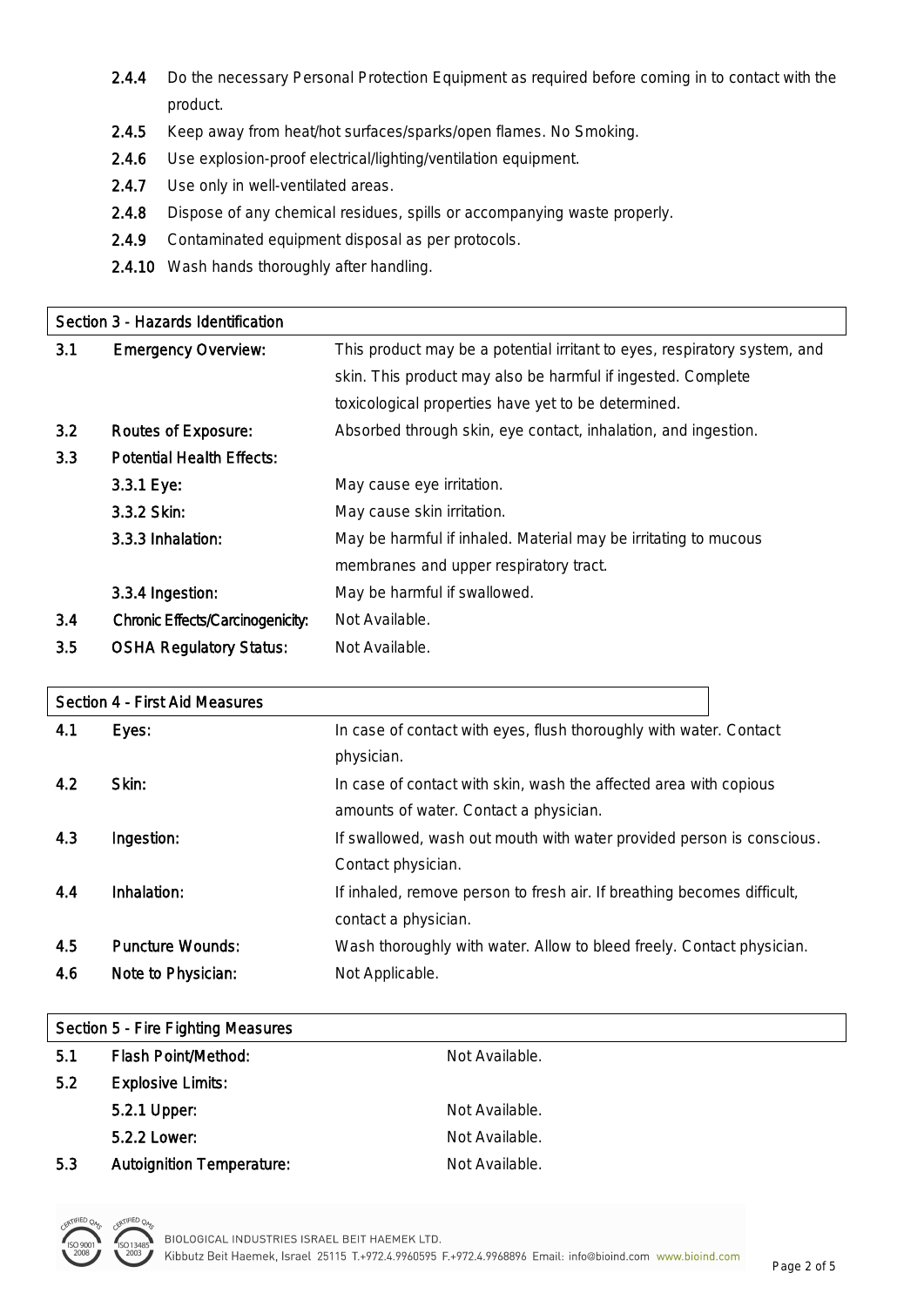| 5.4 | <b>Hazardous Combustion Products:</b>   | Not Available.                                         |
|-----|-----------------------------------------|--------------------------------------------------------|
| 5.5 | <b>Conditions of Flammability:</b>      | Not Available.                                         |
| 5.6 | <b>Extinguishing Media:</b>             | Water spray, dry chemical powder, or appropriate foam. |
| 5.7 | <b>Fire Fighting Procedures:</b>        | Not Available.                                         |
| 5.8 | <b>Explosion Data:</b>                  |                                                        |
|     | 5.8.1 Sensitivity to Mechanical Impact: | Not Available.                                         |
|     | 5.8.2 Sensitivity to Static Discharge:  | Not Available.                                         |

| Section 6 - Accidental Release Measures |                           |                                                                          |
|-----------------------------------------|---------------------------|--------------------------------------------------------------------------|
| 6.1                                     | Leak and Spill Procedure: | Wear chemical-resistant gloves. Absorb spill and place in closed         |
|                                         |                           | container for disposal. Wash area thoroughly after clean-up is complete. |

| Section 7 - Handling and Storage |           |                                         |
|----------------------------------|-----------|-----------------------------------------|
| 7.1                              | Handling: | Should be handled by trained personnel. |
| 7.2                              | Storage:  | Store at: $15-30^{\circ}$ C.            |

# Section 8 - Exposure Controls/Personal Protections

| 8.1 | <b>Engineering Controls:</b>           | Use with adequate ventilation.                                      |
|-----|----------------------------------------|---------------------------------------------------------------------|
| 8.2 | <b>Personal Protective Equipment:</b>  |                                                                     |
|     | 8.2.1 Respiratory Protection:          | This is a laboratory-use product for which no industrial protective |
|     |                                        | equipment has been designated.                                      |
|     | 8.2.2 Eye Protection:                  | Safety glasses.                                                     |
|     | 8.2.3 Skin Protection:                 | Lab coat, gloves.                                                   |
| 8.3 | <b>General Hygiene Considerations:</b> | Wash hands after use.                                               |
| 8.4 | <b>Exposure Limits:</b>                |                                                                     |
|     | 8.4.1 ACGIH TLV-TWA:                   | Not Available.                                                      |
|     | 8.4.2 OSHA PEL-TWA:                    | Not Available.                                                      |

| Section 9 - Physical/Chemical Properties |                             |                           |
|------------------------------------------|-----------------------------|---------------------------|
| 9.1                                      | Appearance:                 | White Crystalline Powder. |
| 9.2                                      | Odor:                       | Odorless.                 |
| 9.3                                      | <b>Physical State:</b>      | Powder.                   |
| 9.4                                      | pH:                         |                           |
| 9.5                                      | <b>Boiling Point:</b>       |                           |
| 9.6                                      | <b>Melting Point:</b>       | 315 °C                    |
| 9.7                                      | <b>Freezing Point:</b>      |                           |
| 9.8                                      | Vapor Pressure:             | Not Available.            |
| 9.9                                      | <b>Vapor Density:</b>       | Not Available.            |
| 9.10                                     | <b>Specific Gravity:</b>    | Not Available.            |
| 9.11                                     | <b>Evaporation Rate:</b>    | Not Available.            |
| 9.12                                     | <b>Solubility in Water:</b> | 85g/L (25 °C)             |

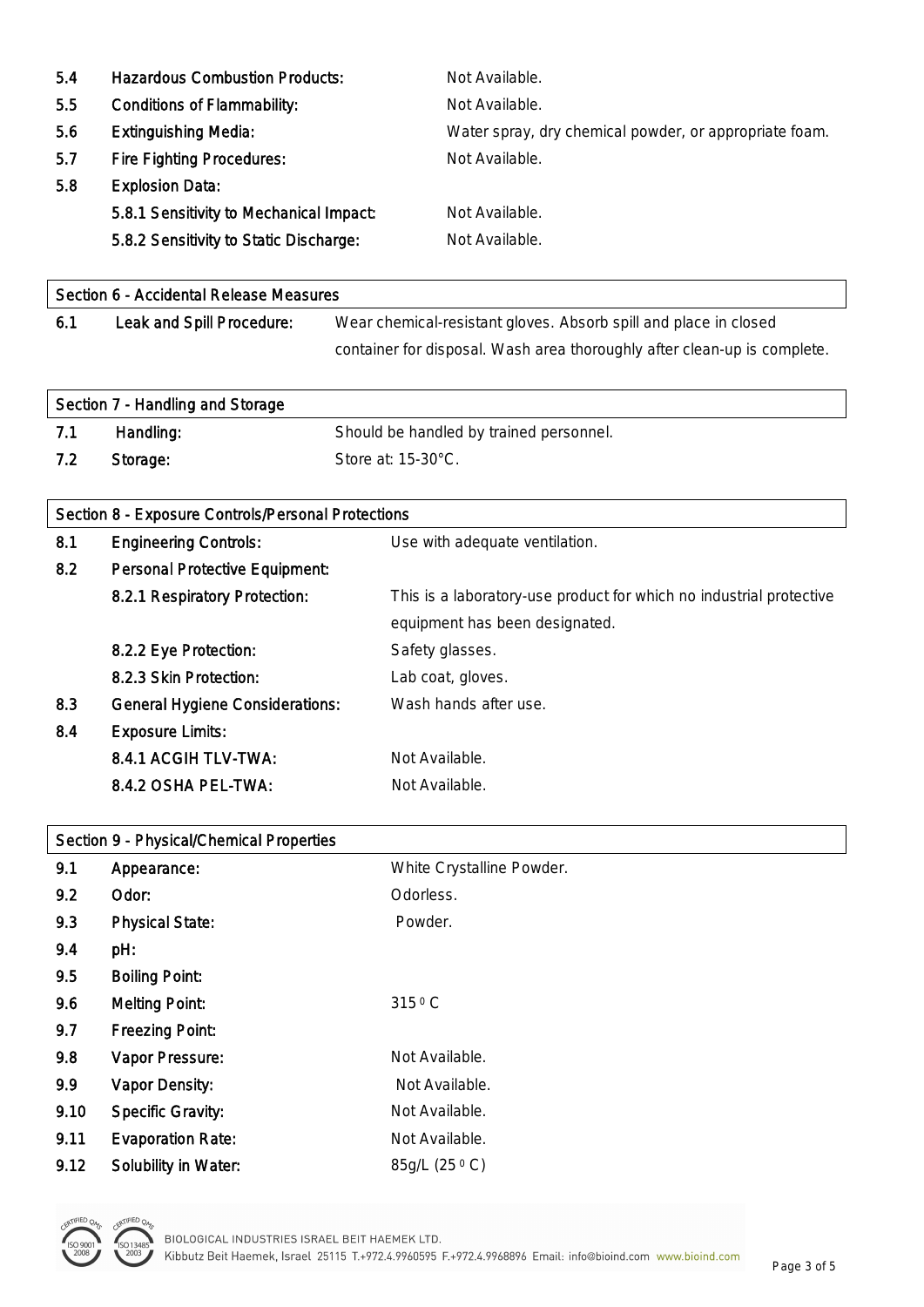9.13 Odor Threshold: Not Available.

9.14 Coefficient of Water/Oil Distribution: Not Available.

| Section 10 - Stability / Reactivity |                                             |                |
|-------------------------------------|---------------------------------------------|----------------|
| 10.1                                | <b>Chemical Stability:</b>                  | Stable.        |
| 10.2                                | <b>Conditions to Avoid:</b>                 | Not Available. |
| 10.3                                | Incompatibility (Material to Avoid):        | Not Available. |
| 10.4                                | <b>Hazardous Decomposition/By-Products:</b> | Not Available. |
| 10.5                                | <b>Hazardous Polymerization:</b>            | Not Available. |

| Section 11 - Toxicological Information        |                |  |
|-----------------------------------------------|----------------|--|
| <b>Effects of Short-Term Exposure:</b>        | Not Available. |  |
| <b>Effects of Long-Term Exposure:</b>         | Not Available. |  |
| <b>Irritancy of Product:</b>                  | Not Available. |  |
| <b>Sensitization to Product:</b>              | Not Available. |  |
| Carcinogenicity:                              | Not Available. |  |
| <b>Reproductive Toxicity:</b>                 | Not Available. |  |
| <b>Teratogenicity and Embryotoxicity:</b>     | Not Available. |  |
| Mutagenicity:                                 | Not Available. |  |
| Name of Toxicologically Synergistic Products: | Not Available. |  |
| LD50 (specify species and route):             | Not Available. |  |
| LC50 (specify species):                       | Not Available. |  |
|                                               |                |  |

#### Section 12 - Ecological Information

12.1 Not Available.

| Section 13 - Disposal Considerations |                        |                                                                  |  |  |
|--------------------------------------|------------------------|------------------------------------------------------------------|--|--|
| 13.1                                 | Waste Disposal Method: | Disposal should be in accordance with existing practices at your |  |  |
|                                      |                        | institution. Observe all federal, provincial, and local laws.    |  |  |

# Section 14 - Transport Information

| 14.1 | <b>Transport Canada</b>            |                                                            |
|------|------------------------------------|------------------------------------------------------------|
|      | 14.1.1 PIN No.:                    | Not Available.                                             |
| 14.2 | U.S. Department of Transportation: |                                                            |
|      | 14.2.1 Proper Shipping Name:       | Not Available.                                             |
|      | 14.2.2 Hazard Class:               | This substance is not known to be hazardous for transport. |
|      | 14.2.3 ID. Number:                 | Not Available.                                             |
|      | 14.2.4 Packing Group:              | Not Available.                                             |
|      | 14.2.5 Label Statement:            | Not Available.                                             |